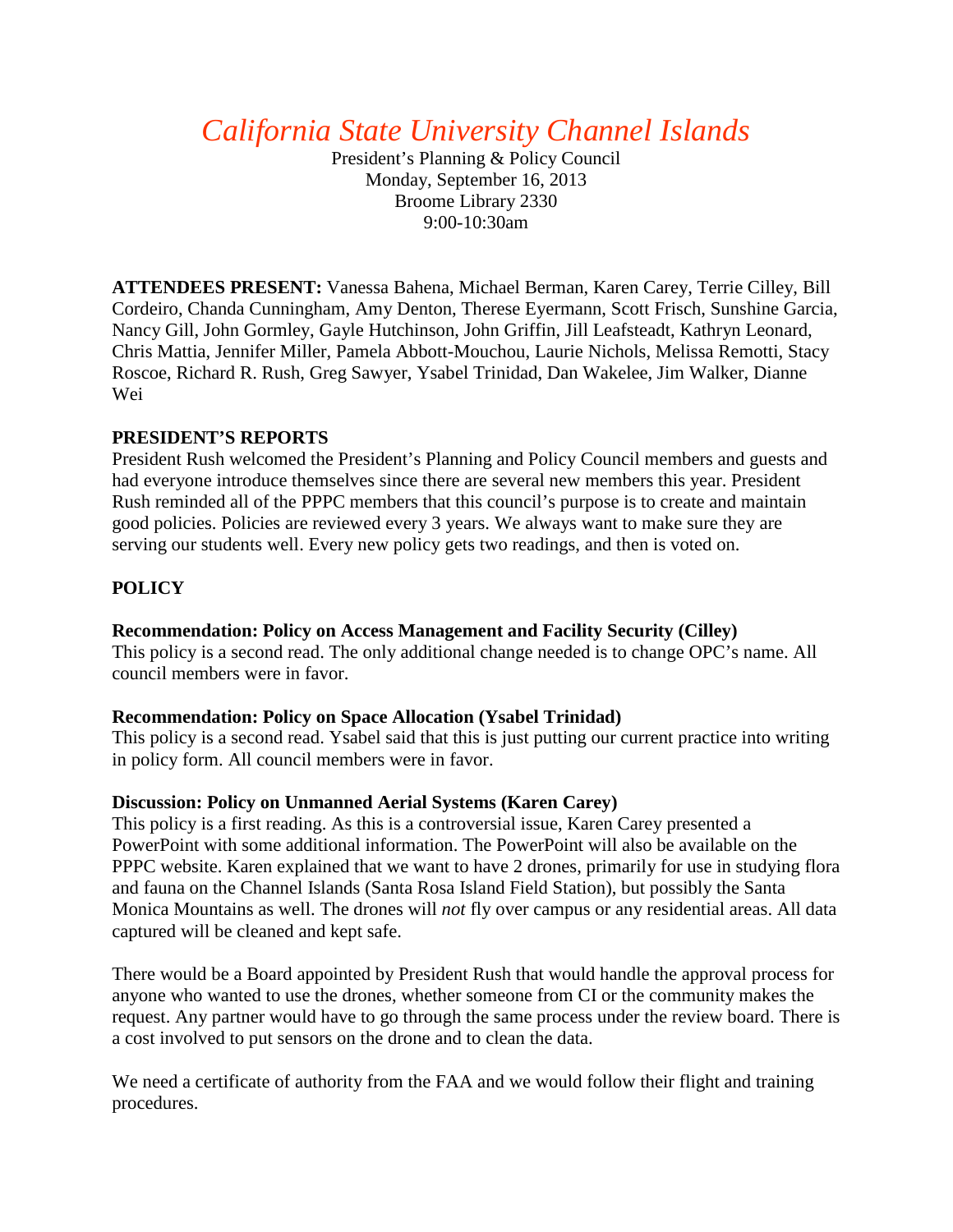Jim Walker asked if the air field that CI acquired would be used for this project. Karen explained that it would not at this time as they do not want the drones to fly over the campus at all. The drones would be used for research and teaching only, not for recreation.

Stacy Roscoe asked how privacy bills affect this project. Karen responded that we only need approval from the FAA and that the bills do not affect this. We just have to follow their policies as other campuses have done.

Jim Walker also inquired if we've considered using the air field for test flights. President Rush responded that the 2 test flights that the drones have to do need to be tested in the environment of which they are flying.

Karen also added that the 2 drones are being donated to CI. Ventura County has applied to be 1 of 6 sites from the FAA. If we are awarded one of those sites, this would give our students experience in working with these machines. President Rush was asked to send a letter of support for this. The CSU Chancellor and 21 other CSU presidents also signed. The only one who did not was San Diego State as they are doing something similar. This would be a great benefit to the region and our students.

Therese Eyermann asked to confirm that there is a non-CI rate and that the Board would determine who gets to use the drones. Karen responded that the National Park Services may want to use them, and the Board would decide on the costs.

President Rush encouraged everyone to read this policy and address questions to Karen.

# **Discussion: Policy on Postings and Signage (Nancy Gill)**

This policy is not new; it has been under review for 3 years. The first change is that the procedural language has been eliminated in the policy and put into a separate document, "General Procedures for Postings and Signage." The second change is that any signage that is academically related does not need to go through the approval process. Anything posted by faculty or at the direction of faculty will just need to follow the general guidelines document.

Gayle Hutchinson asked if there are any guidelines around what "academically related" means.

Nancy Gill responded that it's really anything that's academic related or class related. They have left the language open and not too specific on purpose.

Dr. Rush said this is technically a first reading, so this policy will be brought back.

# **STRATEGIC PLANNING**

### **Strategic Resource Planning Task Force Update (Ysabel Trinidad)**

Ysabel Trinidad reported that there is a link on the website where the budget is now posted. The portion that the task force is working with is under the general fund. The campus has increased in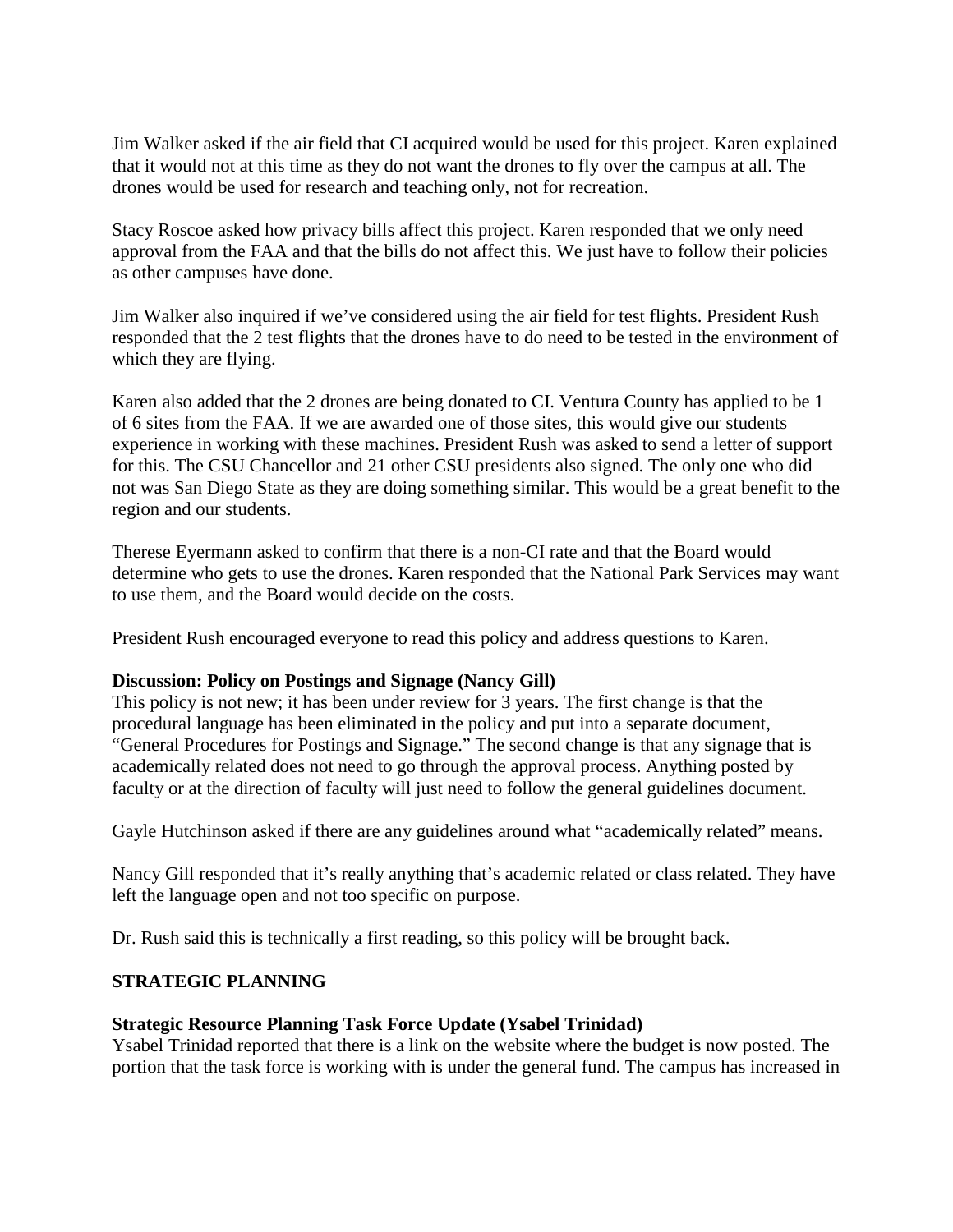general fund revenue to a little more than \$7 million. This is all mostly designated for a purpose. There is another section with an overview of tuition and fees.

Most important are the policies related to the 2014 budget. The governor has proposed a multiyear funding plan and has frozen tuition to 2016-17, so there was a rollback in tuition.

President Rush mentioned that he has been speaking to the Chancellor since April regarding the budget because we are in limbo. We are operating on a conservative budget right now, but six weeks ago the President presented to the Chancellor how much money we need to grow. We are just waiting for a decision one way or the other.

# **Strategic Plan Draft Update (Michael Berman/Gayle Hutchinson)**

Michael Berman explained that the spring draft of the plan listed 5 initiatives. This current draft makes it difficult to track and is too confusing. It was decided that it needed to be better organized and simplified by pulling together 3 major strategic themes:

- 1. Improve Student Success
- 2. Strengthen Academic Enterprise
- 3. Promote Environmental Sustainability

Each of the 3 themes has a goal. Michael asks that PPPC members read through these goals and provide feedback. He would like input on what strategies we should adopt in the final plan.

For the next steps, a draft will be presented to campus for comments and then the President will approve the draft when it's finalized.

Bill Cordeiro mentioned that this draft is a vast improvement from last year's and seems more thoughtful. He offered his assistance if needed.

Gayle Hutchinson agreed about the improvement from the last version. The purpose of this is to establish and use the plan to learn and inform. We need to start thinking in terms of multi-year planning and plan for the next decade.

Michael Berman said that this ties in with the new Institutional Effectiveness office. It will be most valuable if the campus tells us what we need to do to become effective. The IE office will compile the data and the existing committee and task force will implement.

# **PRESENTATIONS**

# **WASC Process (Gayle Hutchinson)**

Gayle Hutchinson explained that WASC has changed the accreditation process again. As of August 2013 there are new accreditation standards. We are trying to make a decision on the timeline for us to engage in. There is an institutional narrative (self-study) with 9 areas to examine. There is also an offsite review, where the self-review goes off to WASC and then they review it and call us. We then prepare for an onsite visit.